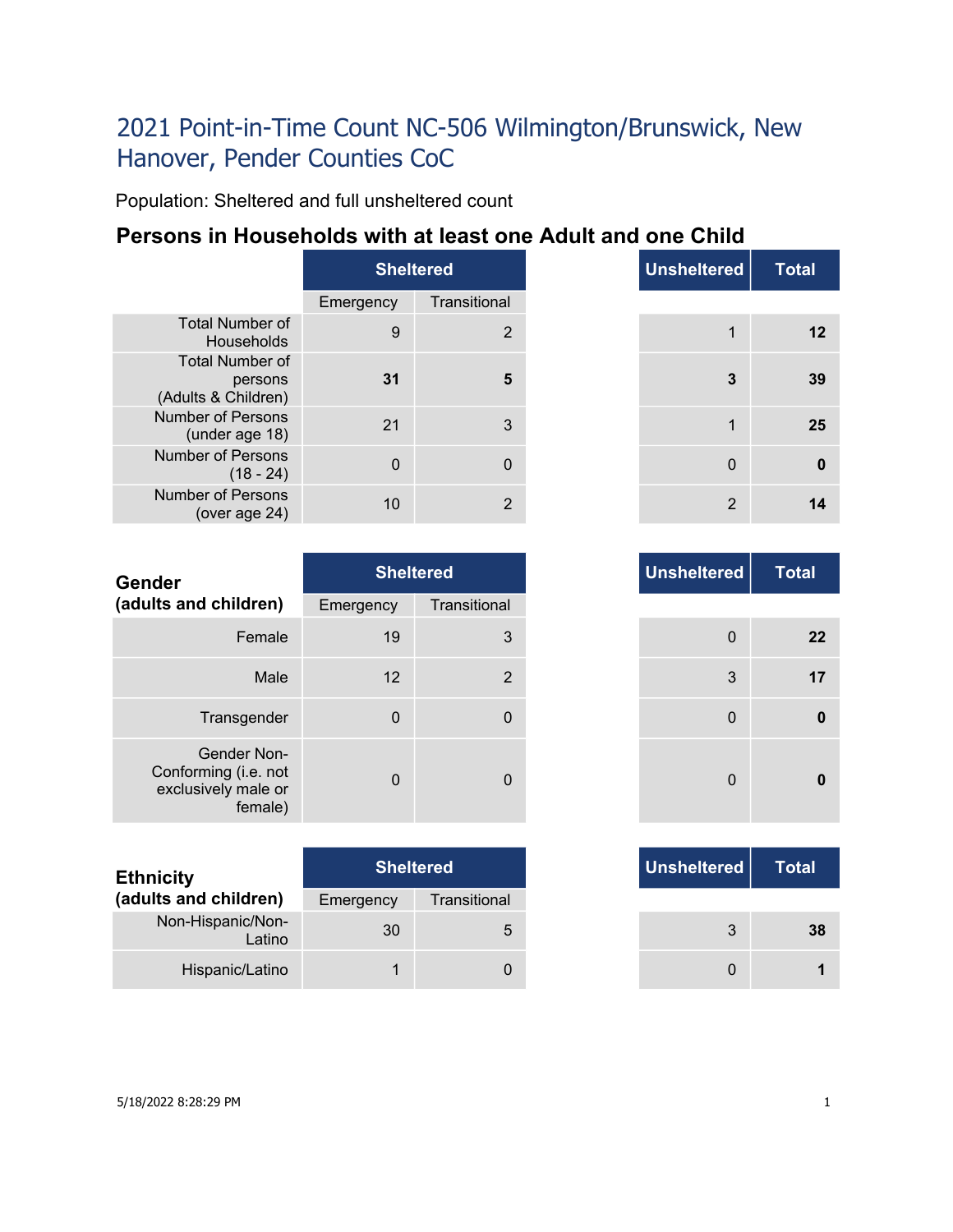| Race                                                |           | <b>Sheltered</b> |
|-----------------------------------------------------|-----------|------------------|
| (adults and children)                               | Emergency | Transitional     |
| White                                               | 6         |                  |
| <b>Black or African-</b><br>American                | 19        | $\overline{4}$   |
| Asian                                               | $\Omega$  | $\Omega$         |
| American Indian or<br>Alaska Native                 | $\Omega$  | $\Omega$         |
| Native Hawaiian or<br><b>Other Pacific Islander</b> | $\Omega$  | $\Omega$         |
| <b>Multiple Races</b>                               | 6         | 0                |

| <b>Total</b> | <b>Unsheltered</b> | <b>Sheltered</b> |                 |
|--------------|--------------------|------------------|-----------------|
|              |                    | Transitional     | าcy             |
|              | 3                  | 1                | $6\phantom{1}6$ |
|              | $\mathbf 0$        | 4                | 19              |
|              | $\mathbf 0$        | 0                | $\mathbf{0}$    |
|              | $\mathbf 0$        | 0                | $\mathbf 0$     |
|              | $\mathbf{0}$       | $\mathbf{0}$     | $\overline{0}$  |
|              | 0                  | 0                | $6\phantom{1}6$ |

|     | <b>Sheltered</b> |
|-----|------------------|
| ٦cγ | Transitional     |
| 0   |                  |
| 0   |                  |

| <b>Chronically</b><br><b>Homeless</b> | <b>Sheltered</b> |              |  |
|---------------------------------------|------------------|--------------|--|
| (adults and children)                 | Emergency        | Transitional |  |
| Total number of<br>households         | $\mathbf{O}$     |              |  |
| Total number of<br>persons            | 0                |              |  |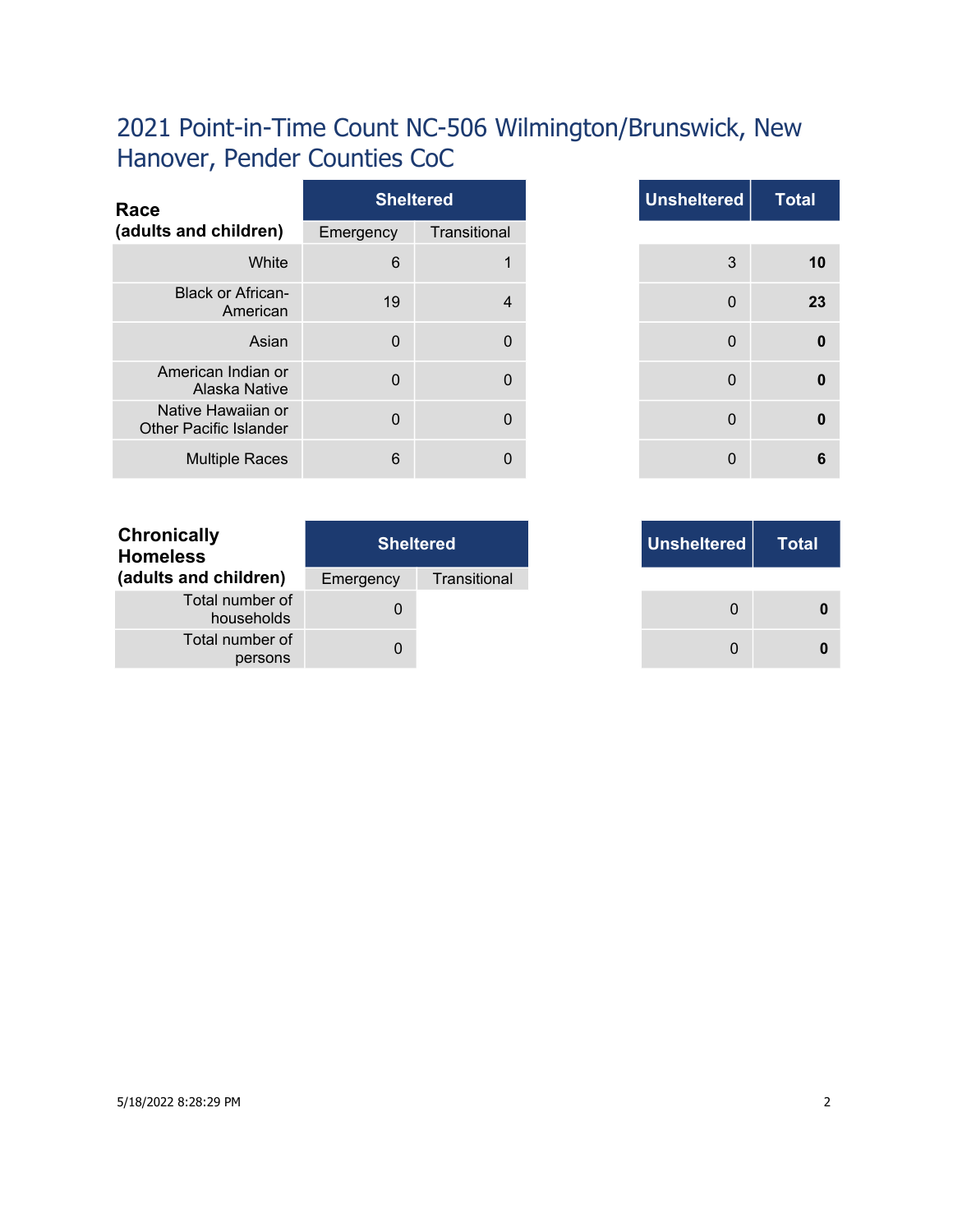Population: Sheltered and full unsheltered count

### **Persons in Households with only Children**

|                                                   | <b>Sheltered</b> |              |            | Unsheltered | <b>Total</b> |
|---------------------------------------------------|------------------|--------------|------------|-------------|--------------|
|                                                   | Emergency        | Transitional | Safe Haven |             |              |
| <b>Total Number of</b><br>Households              |                  |              |            |             |              |
| <b>Total Number of</b><br>children (under age 18) |                  |              | 0          |             |              |

| Gender                                                                | <b>Sheltered</b> |                  |             | <b>Unsheltered</b> | <b>Total</b> |
|-----------------------------------------------------------------------|------------------|------------------|-------------|--------------------|--------------|
| (adults and children)                                                 | Emergency        | Transitional     | Safe Haven  |                    |              |
| Female                                                                | $\Omega$         | $\boldsymbol{0}$ | 0           | 0                  | $\mathbf{0}$ |
| Male                                                                  | 2                | $\overline{2}$   | $\mathbf 0$ | $\mathbf{0}$       |              |
| Transgender                                                           | $\Omega$         | $\mathbf 0$      | 0           | 0                  | $\mathbf{0}$ |
| Gender Non-<br>Conforming (i.e. not<br>exclusively male or<br>female) | $\Omega$         | $\Omega$         | 0           | 0                  | n            |

| <b>Ethnicity</b>            | <b>Sheltered</b> |              |            | Unsheltered | Total |
|-----------------------------|------------------|--------------|------------|-------------|-------|
| (adults and children)       | Emergency        | Transitional | Safe Haven |             |       |
| Non-Hispanic/Non-<br>Latino |                  |              | 0          | 0           |       |
| Hispanic/Latino             |                  |              | 0          | 0           |       |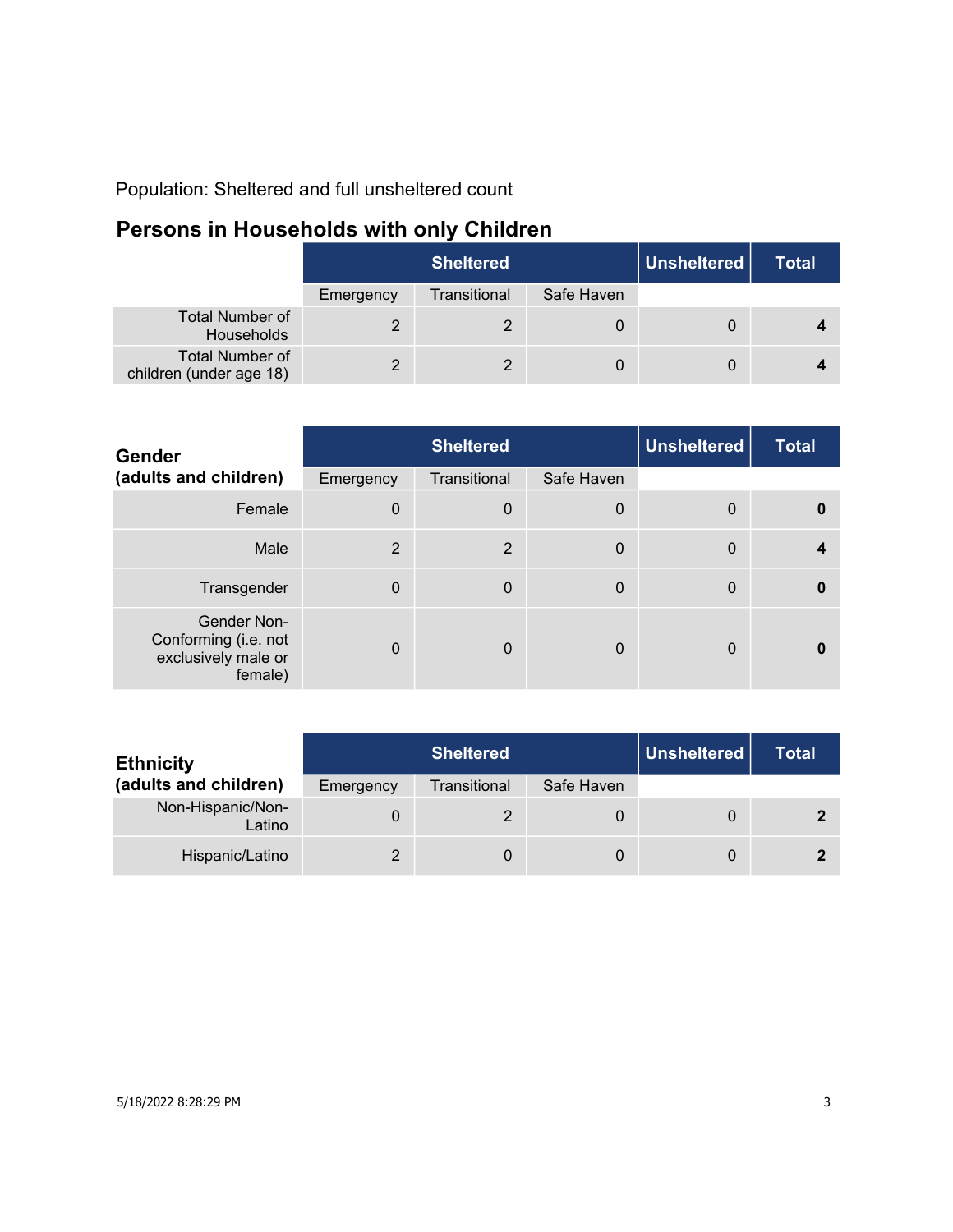| Race                                                |                | <b>Sheltered</b> |             | <b>Unsheltered</b> | <b>Total</b> |
|-----------------------------------------------------|----------------|------------------|-------------|--------------------|--------------|
| (adults and children)                               | Emergency      | Transitional     |             |                    |              |
| White                                               | $\overline{2}$ | $\overline{2}$   | 0           | $\Omega$           |              |
| <b>Black or African-</b><br>American                | $\Omega$       | $\mathbf 0$      | $\mathbf 0$ | $\Omega$           | $\bf{0}$     |
| Asian                                               | $\Omega$       | $\mathbf 0$      | $\mathbf 0$ | $\overline{0}$     | $\Omega$     |
| American Indian or<br>Alaska Native                 | $\overline{0}$ | $\Omega$         | $\Omega$    | $\Omega$           | $\Omega$     |
| Native Hawaiian or<br><b>Other Pacific Islander</b> | $\Omega$       | $\Omega$         | $\Omega$    | $\Omega$           | $\Omega$     |
| <b>Multiple Races</b>                               | 0              | $\mathbf{0}$     | 0           | 0                  |              |

| <b>Chronically</b><br><b>Homeless</b> |           | <b>Sheltered</b> |            | Unsheltered | Total |
|---------------------------------------|-----------|------------------|------------|-------------|-------|
| (adults and children)                 | Emergency | Transitional     | Safe Haven |             |       |
| Total number of<br>persons            |           |                  | O          | $\Omega$    |       |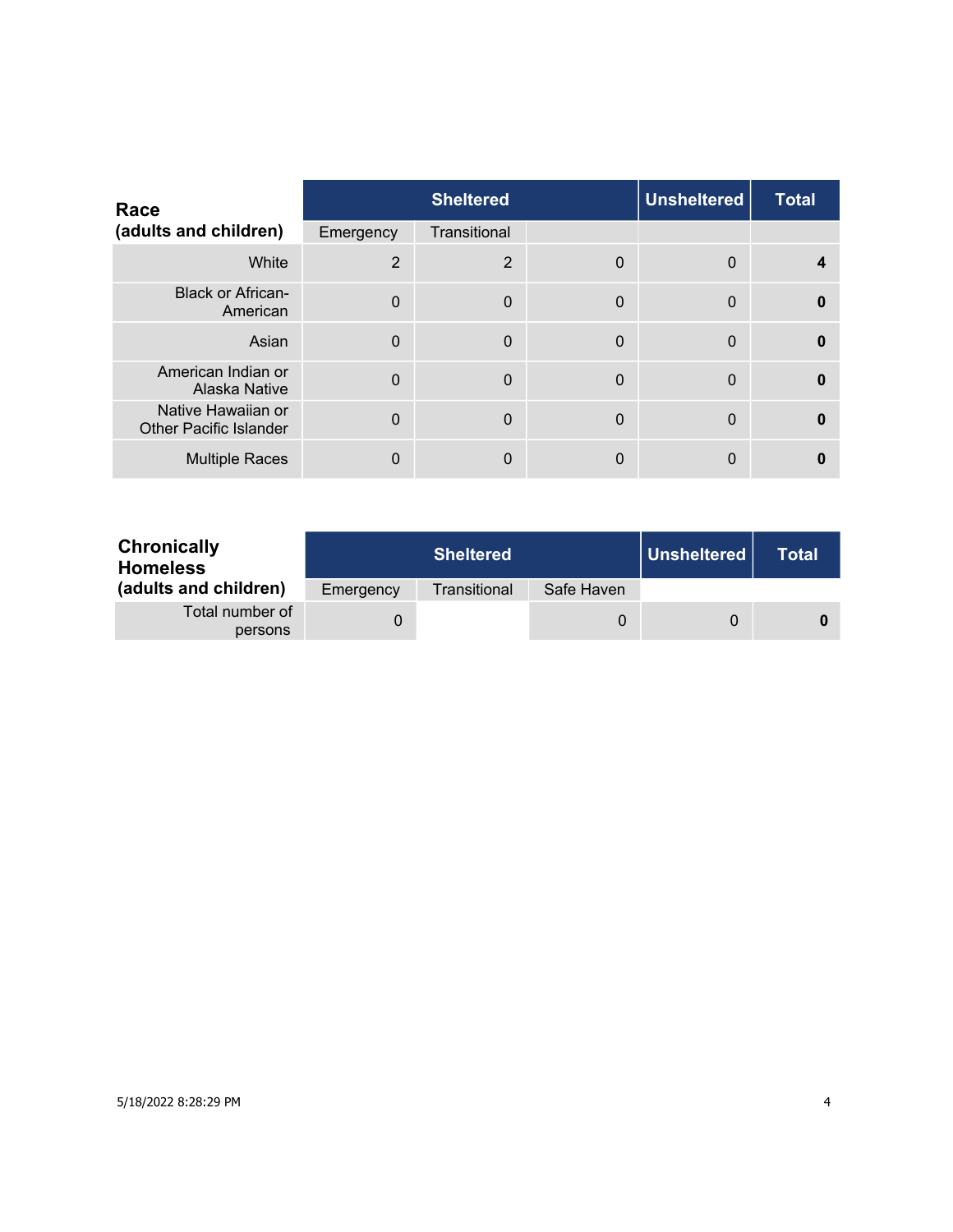Population: Sheltered and full unsheltered count

### **Persons in Households without Children**

|                                               |           | <b>Unsheltered</b><br><b>Sheltered</b> |             |     | <b>Total</b> |
|-----------------------------------------------|-----------|----------------------------------------|-------------|-----|--------------|
|                                               | Emergency | Transitional                           | Safe Haven  |     |              |
| <b>Total Number of</b><br>Households          | 81        | 50                                     | $\mathbf 0$ | 115 | 246          |
| <b>Total Number of</b><br>persons<br>(Adults) | 84        | 55                                     | $\bf{0}$    | 119 | 258          |
| <b>Number of Persons</b><br>$(18 - 24)$       | 3         | 8                                      | $\Omega$    | 3   | 14           |
| <b>Number of Persons</b><br>(over age 24)     | 81        | 47                                     | $\Omega$    | 116 | 244          |

| <b>Gender</b>                                                         | <b>Sheltered</b> |              |             | <b>Unsheltered</b> | <b>Total</b> |
|-----------------------------------------------------------------------|------------------|--------------|-------------|--------------------|--------------|
| (adults and children)                                                 | Emergency        | Transitional | Safe Haven  |                    |              |
| Female                                                                | 37               | 31           | $\mathbf 0$ | 31                 | 99           |
| Male                                                                  | 46               | 24           | $\mathbf 0$ | 88                 | 158          |
| Transgender                                                           | 1                | $\mathbf 0$  | $\mathbf 0$ | $\mathbf 0$        |              |
| Gender Non-<br>Conforming (i.e. not<br>exclusively male or<br>female) | $\Omega$         | $\mathbf 0$  | 0           | $\mathbf{0}$       | $\mathbf{0}$ |

| <b>Ethnicity</b>            | <b>Sheltered</b> |              |            | Unsheltered | <b>Total</b> |
|-----------------------------|------------------|--------------|------------|-------------|--------------|
| (adults and children)       | Emergency        | Transitional | Safe Haven |             |              |
| Non-Hispanic/Non-<br>Latino | 83               | 53           | 0          | 116         | 252          |
| Hispanic/Latino             |                  | 2            |            | 3           |              |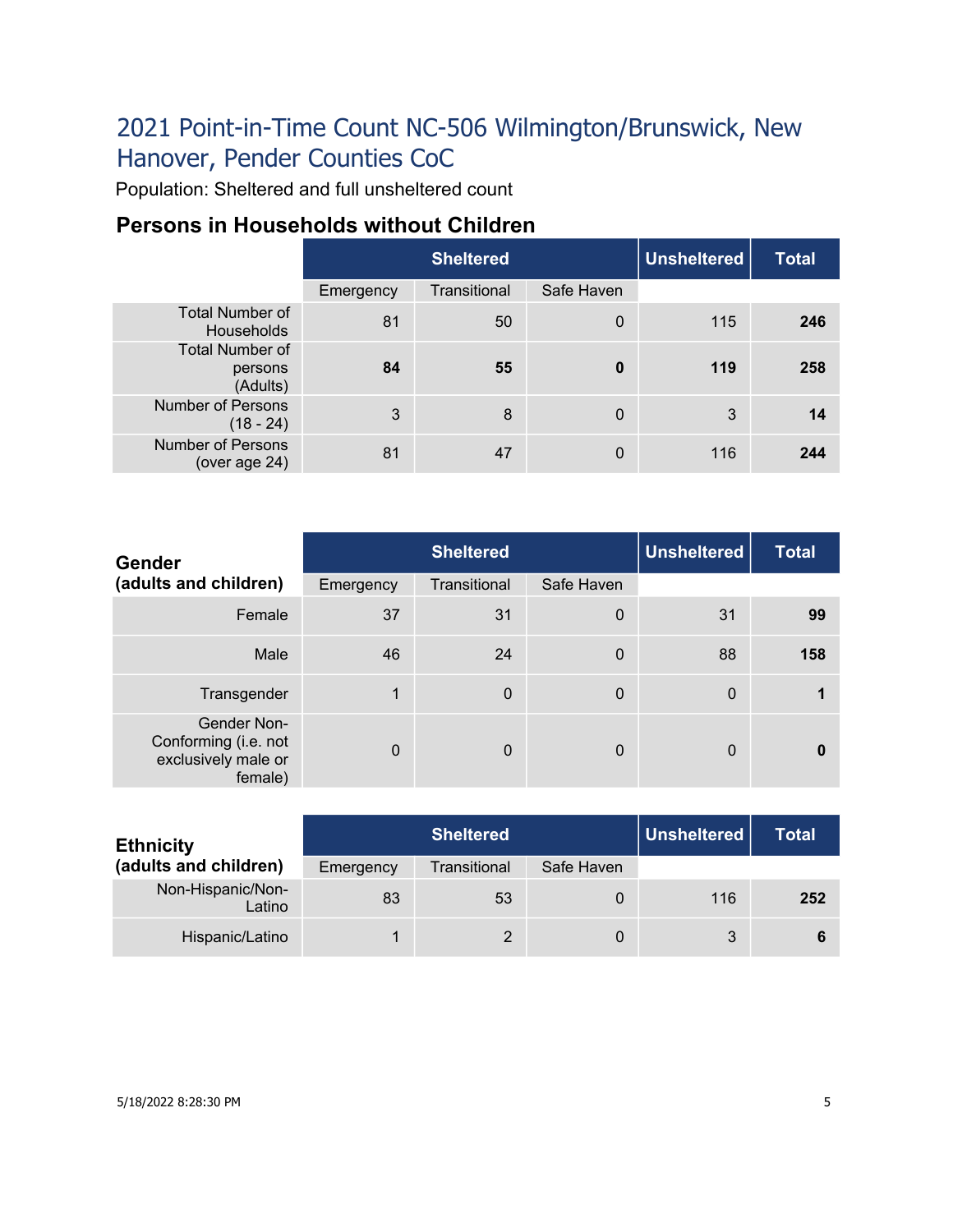| Race                                                |           | <b>Sheltered</b> |             |              | <b>Total</b> |
|-----------------------------------------------------|-----------|------------------|-------------|--------------|--------------|
| (adults and children)                               | Emergency | Transitional     | Safe Haven  |              |              |
| White                                               | 55        | 26               | $\mathbf 0$ | 81           | 162          |
| <b>Black or African-</b><br>American                | 24        | 25               | $\mathbf 0$ | 33           | 82           |
| Asian                                               | 1         | $\mathbf 0$      | $\mathbf 0$ | $\mathbf 0$  |              |
| American Indian or<br>Alaska Native                 | 1         | 2                | $\Omega$    | $\mathbf{0}$ | 3            |
| Native Hawaiian or<br><b>Other Pacific Islander</b> | $\Omega$  | $\Omega$         | $\Omega$    | $\mathbf{0}$ | $\mathbf{0}$ |
| <b>Multiple Races</b>                               | 3         | 2                | 0           | 5            | 10           |

| <b>Chronically</b><br><b>Homeless</b> |           | <b>Sheltered</b> |            | Unsheltered | Total |
|---------------------------------------|-----------|------------------|------------|-------------|-------|
| (adults and children)                 | Emergency | Transitional     | Safe Haven |             |       |
| Total number of<br>persons            | 10        |                  | 0          | 41          | 51    |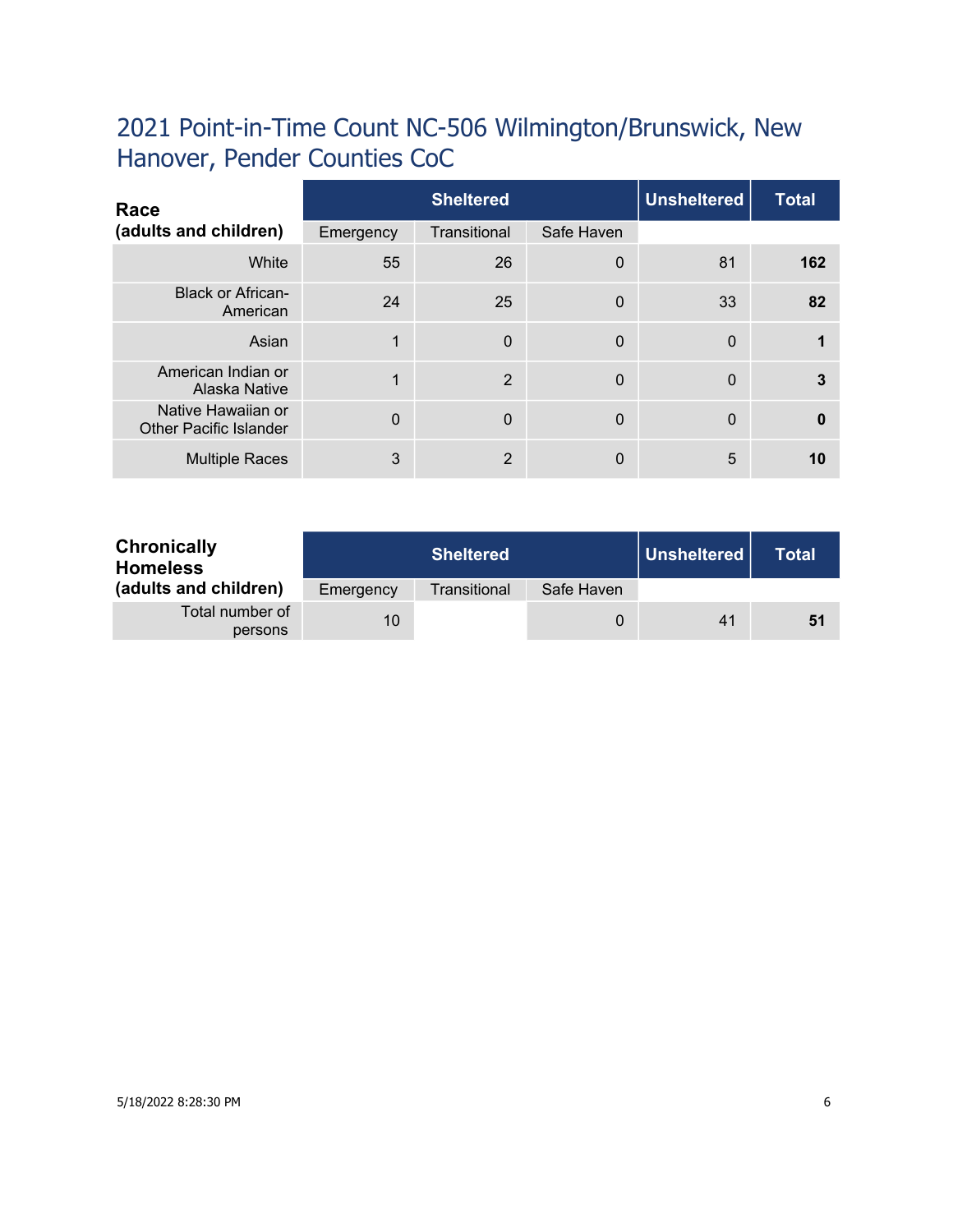#### Date of PIT Count: 1/27/2021 Population: Sheltered and full unsheltered count

#### **Total Households and Persons**

|                                             |           | <b>Unsheltered</b><br><b>Sheltered</b> |             |     | <b>Total</b> |
|---------------------------------------------|-----------|----------------------------------------|-------------|-----|--------------|
|                                             | Emergency | Transitional                           | Safe Haven  |     |              |
| <b>Total Number of</b><br><b>Households</b> | 92        | 54                                     | $\mathbf 0$ | 116 | 262          |
| <b>Total Number of</b><br>Persons           | 117       | 62                                     | $\mathbf 0$ | 122 | 301          |
| Number of Children<br>(under age 18)        | 23        | 5                                      | $\mathbf 0$ | 1   | 29           |
| <b>Number of Persons</b><br>(18 to 24)      | 3         | 8                                      | $\mathbf 0$ | 3   | 14           |
| <b>Number of Persons</b><br>(over age 24)   | 91        | 49                                     | 0           | 118 | 258          |

#### **Gender**

|                                                                       |           | <b>Unsheltered</b><br><b>Sheltered</b> |                  |                  | <b>Total</b> |
|-----------------------------------------------------------------------|-----------|----------------------------------------|------------------|------------------|--------------|
|                                                                       | Emergency | Transitional                           | Safe Haven       |                  |              |
| Female                                                                | 56        | 34                                     | $\boldsymbol{0}$ | 31               | 121          |
| Male                                                                  | 60        | 28                                     | $\mathbf 0$      | 91               | 179          |
| Transgender                                                           | 1         | $\overline{0}$                         | 0                | $\boldsymbol{0}$ |              |
| Gender Non-<br>Conforming (i.e. not<br>exclusively male or<br>female) | $\Omega$  | $\Omega$                               | 0                | 0                |              |

#### **Ethnicity**

|                             |           | <b>Sheltered</b> |            | Unsheltered | Total |
|-----------------------------|-----------|------------------|------------|-------------|-------|
|                             | Emergency | Transitional     | Safe Haven |             |       |
| Non-Hispanic/Non-<br>Latino | 113       | 60               | 0          | 119         | 292   |
| Hispanic/Latino             | 4         |                  | 0          | 3           | 9     |

#### **Race**

5/18/2022 8:28:30 PM 7